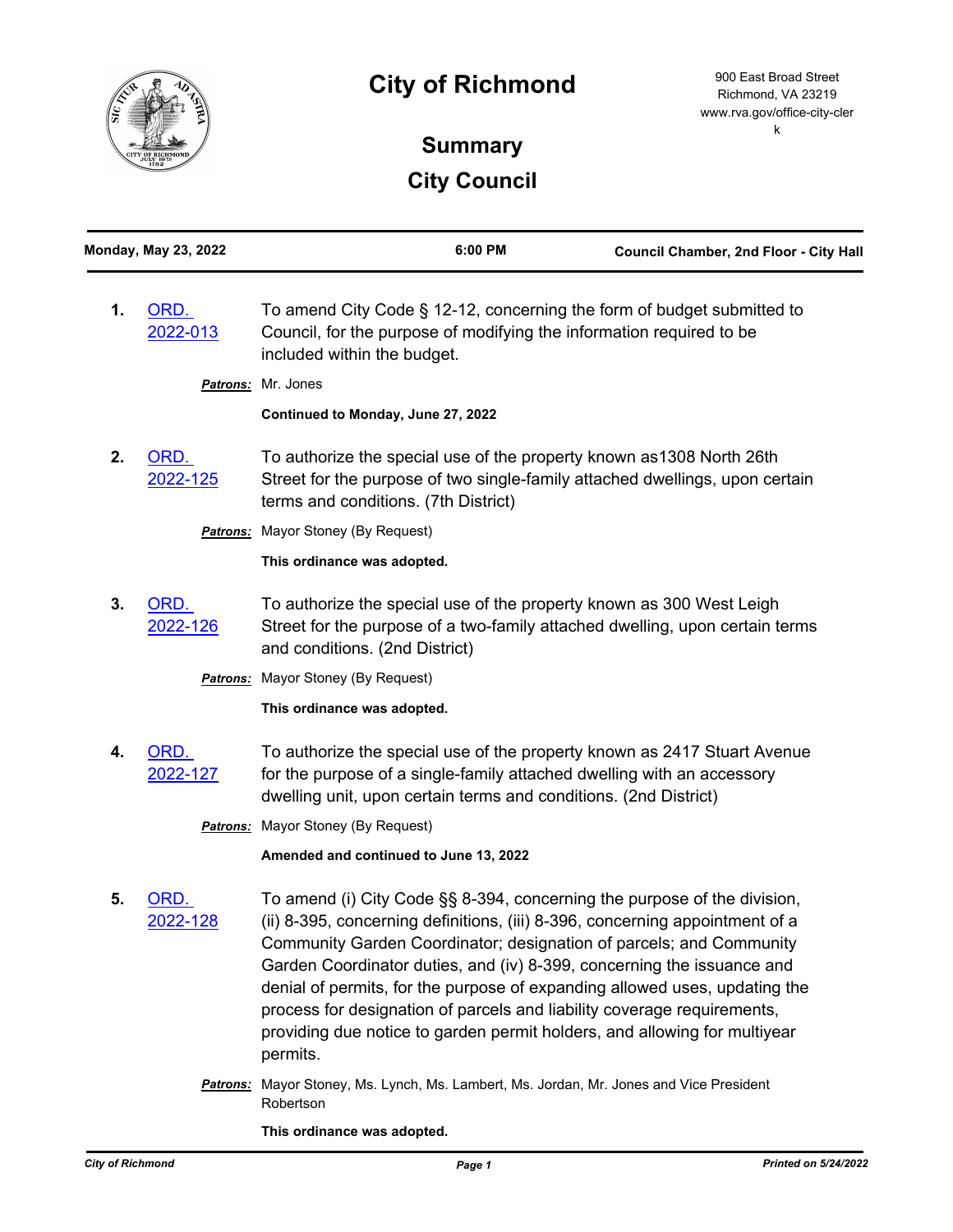**6.** ORD. [2022-129](http://richmondva.legistar.com/gateway.aspx?m=l&id=/matter.aspx?key=32065) To authorize the Chief Administrative Officer, for and on behalf of the City of Richmond, to execute Lease Amendment No. 3 to a U.S. Government Lease for Real Property (Short Form) with Lease Number GS-03P-LVA00156 between the City of Richmond and the Government of the United States of America, for the purpose of exercising the five-year renewal option and changing the annual rent for leasing 45 parking spaces within a City-owned parking facility located at 501 North 7th Street. (6th District)

#### *Patrons:* Mayor Stoney

**This ordinance was adopted.**

**7.** ORD. [2022-130](http://richmondva.legistar.com/gateway.aspx?m=l&id=/matter.aspx?key=32066) To amend City Code §§ 8-59, concerning deposits for the sale of City-owned property, 8-61, concerning solicitation of offers by invitation for bids, 8-62, concerning the solicitation of offers by request for proposals, generally, and 8-67, concerning payment, for the purpose of clarifying the timing and form of deposits required and to authorize a submission fee for proposals submitted in response to certain solicitations for the sale of City-owned property.

#### *Patrons:* Mayor Stoney

**This ordinance was adopted.**

- **8.** ORD. [2022-135](http://richmondva.legistar.com/gateway.aspx?m=l&id=/matter.aspx?key=32117) To amend Ord. No. 2021-040, adopted May 24, 2021, which adopted the Fiscal Year 2021-2022 General Fund Budget and made appropriations pursuant thereto, to (i) create a new line item in the Non-Departmental agency entitled "Richmond Behavioral Health Foundation," (ii) transfer \$366,102.00 from the Office of the Deputy Chief Administrative Officer for Human Services, and (iii) appropriate such \$366,102.00 to the new "Richmond Behavioral Health Foundation" line item in the Non-Departmental agency, all for the purpose of providing for the Richmond Behavioral Health Foundation to serve as fiscal agent for a trauma and healing response network coordinated by the Richmond and Henrico Health District.
	- *Patrons:* Mayor Stoney, Ms. Lambert and Ms. Lynch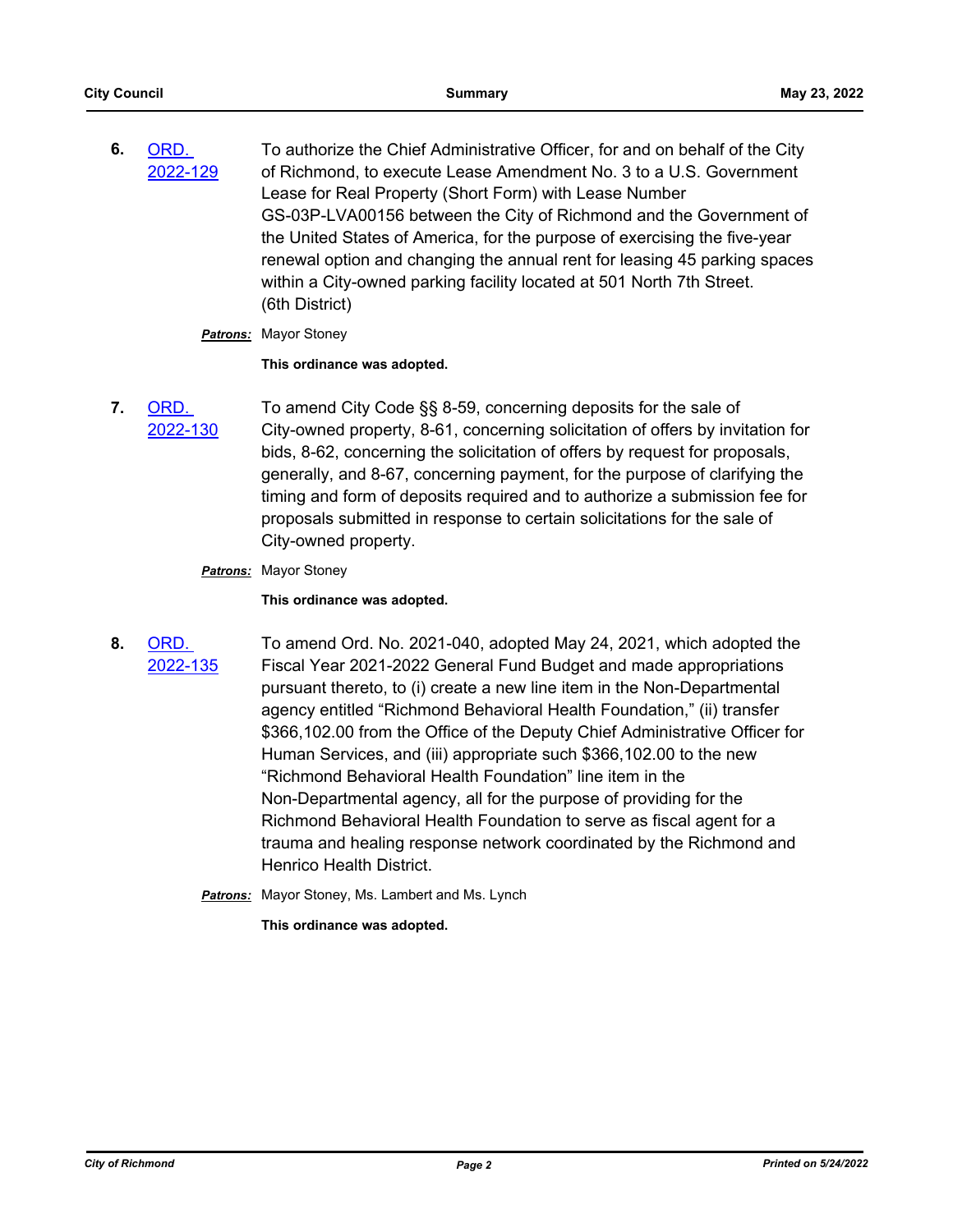**9.** ORD. [2022-136](http://richmondva.legistar.com/gateway.aspx?m=l&id=/matter.aspx?key=32118) To authorize the Chief Administrative Officer to accept funds in the amount of \$23,153.00 from the Virginia Resources Authority and to amend Ord. No. 2021-051, adopted May 24, 2021, which adopted the Fiscal Year 2021-2022 Stormwater Utility Budget and appropriated the estimated receipts of the stormwater utility, by increasing estimated revenues and the amount appropriated to the stormwater utility by \$23,153.00 for the purpose of funding a planning and capacity building project for the City of Richmond.

#### *Patrons:* Mayor Stoney and Ms. Lambert

#### **This ordinance was adopted.**

- **10.** ORD. [2022-137](http://richmondva.legistar.com/gateway.aspx?m=l&id=/matter.aspx?key=32119) To authorize the Chief Administrative Officer to accept funds in the amount of \$19,394.00 from the Virginia Resources Authority and to amend Ord. No. 2021-051, adopted May 24, 2021, which adopted the Fiscal Year 2021-2022 Stormwater Utility Budget and appropriated the estimated receipts of the stormwater utility, by increasing estimated revenues and the amount appropriated to the stormwater utility by \$19,394.00 for the purpose of funding a planning and capacity building project for levy surveying, reporting, and engineering review of the survey report by a third-party consultant for the City of Richmond.
	- *Patrons:* Mayor Stoney and Ms. Lambert

#### **This ordinance was adopted.**

**11.** ORD. [2022-138](http://richmondva.legistar.com/gateway.aspx?m=l&id=/matter.aspx?key=32120) To amend Ord. No. 2021-040, adopted May 24, 2021, which adopted the Fiscal Year 2021-2022 General Fund Budget and made appropriations pursuant thereto, by changing the uses and allocation of the Council District Funds for the Third District pursuant to Va. Code § 15.2-2503 for the purpose of providing for vehicle mileage used by the Council Member in the representation of the Third District.

#### *Patrons:* Ms. Lambert

#### **This ordinance was adopted.**

**12.** ORD. [2022-139](http://richmondva.legistar.com/gateway.aspx?m=l&id=/matter.aspx?key=32121) To amend Ord. No. 2021-040, adopted May 24, 2021, which adopted the Fiscal Year 2021-2022 General Fund Budget and made appropriations pursuant thereto, by changing the uses and allocation of the Council District Funds for the Fourth District pursuant to Va. Code § 15.2-2503 for the purpose of providing for vehicle mileage used by the Council Member in the representation of the Fourth District.

#### *Patrons:* Ms. Nye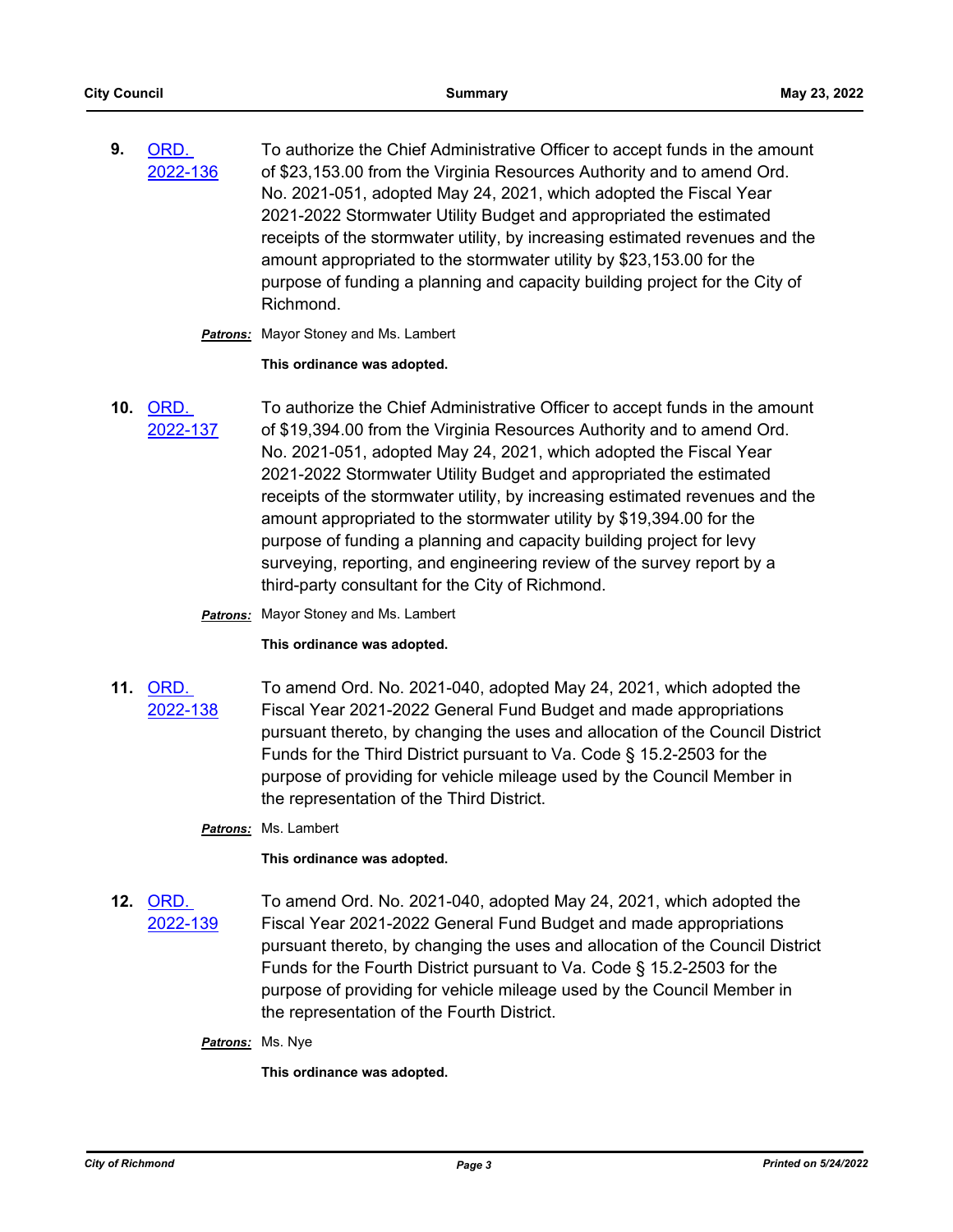- **13.** ORD. [2022-140](http://richmondva.legistar.com/gateway.aspx?m=l&id=/matter.aspx?key=32122) To declare surplus and direct the conveyance of the City-owned real estate known as 601 East Leigh Street, consisting of 7.36± acres, for nominal consideration to the Economic Development Authority of the City of Richmond for the purpose of facilitating the redevelopment of the real estate. (6th District)
	- *Patrons:* Mayor Stoney, Vice President Robertson, President Newbille, Mr. Jones, Mr. Addison, Ms. Lambert and Ms. Lynch

#### **This ordinance was adopted.**

**14.** ORD. [2022-141](http://richmondva.legistar.com/gateway.aspx?m=l&id=/matter.aspx?key=32123) To declare a public necessity for the acquisition of and to authorize the Chief Administrative Officer to accept from a certain property owner a 20± foot wide limited access easement located at 3B Manchester Road and the dedication as public right-of-way of a portion of 3A Manchester Road, consisting of 3,710.92± square feet, for the purpose of providing for vehicular access by the City across and generally following the northern boundary of 3B Manchester Road and for the widening of the Manchester Road public right-of-way on a portion of the property known as 3A Manchester Road. (6th District)

#### *Patrons:* Mayor Stoney

#### **This ordinance was adopted.**

- **15.** ORD. [2022-142](http://richmondva.legistar.com/gateway.aspx?m=l&id=/matter.aspx?key=32124) To authorize the Chief Administrative Officer, for and on behalf of the City of Richmond, to execute a Grant Agreement between the Virginia Resources Authority and the City of Richmond for the purpose of receiving grant funds in the amount of up to \$23,153.00 to fund a planning and capacity building project for the City of Richmond.
	- *Patrons:* Mayor Stoney and Ms. Lambert

### **This ordinance was adopted.**

- **16.** ORD. [2022-143](http://richmondva.legistar.com/gateway.aspx?m=l&id=/matter.aspx?key=32125) To authorize the Chief Administrative Officer, for and on behalf of the City of Richmond, to execute a Grant Agreement between the Virginia Resources Authority and the City of Richmond for the purpose of receiving grant funds in the amount of up to \$19,394.00 to fund a planning and capacity building project for levy surveying, reporting, and engineering review of the survey report by a third-party consultant for the City of Richmond.
	- **Patrons:** Mayor Stoney and Ms. Lambert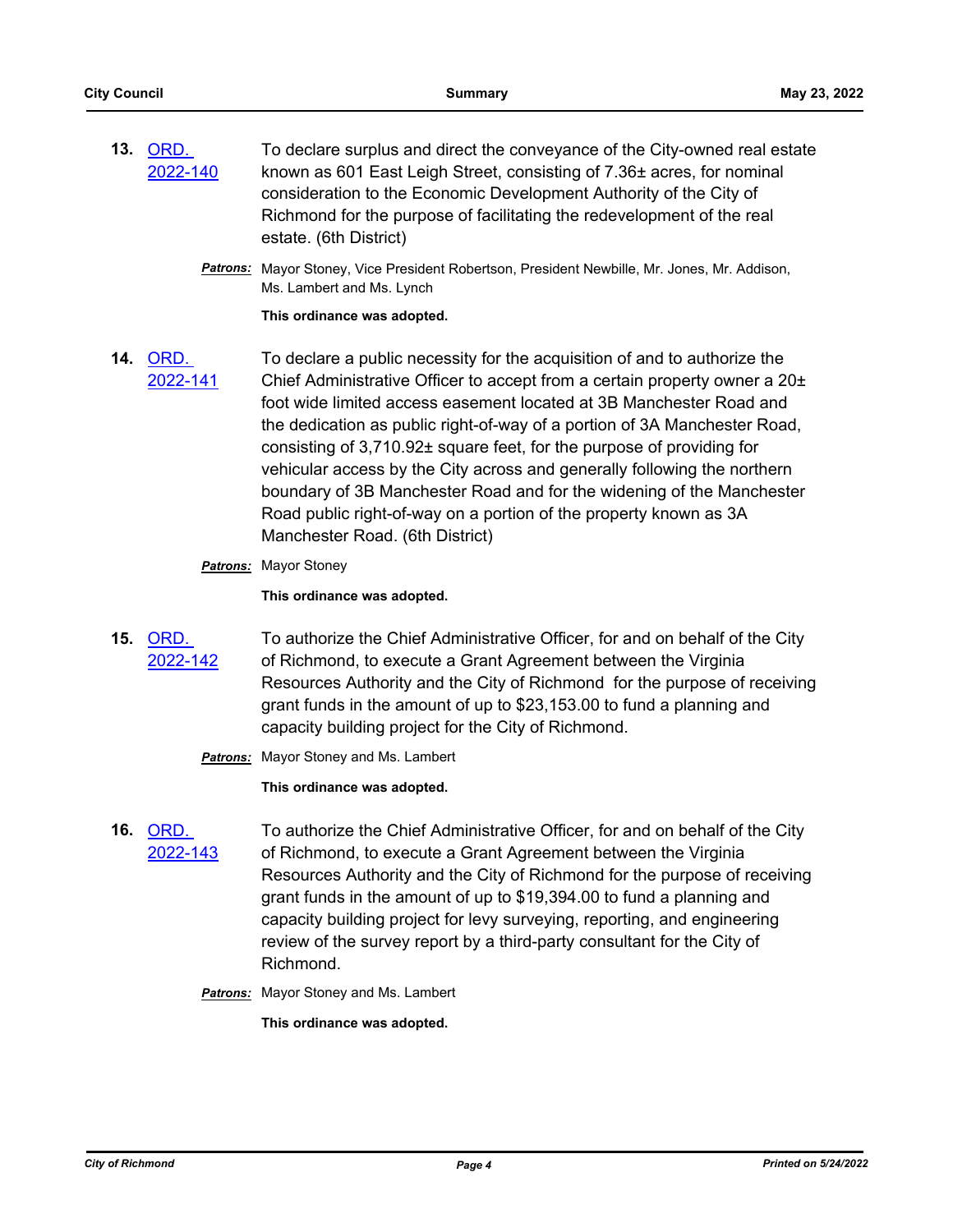| 17. | ORD.<br>2022-144             | To authorize the Chief Administrative Officer, for and on behalf of the City<br>of Richmond, to execute a Coliseum Parcel Redevelopment Cooperation<br>Agreement between the City of Richmond, Virginia and the Economic<br>Development Authority of the City of Richmond, Virginia for the purpose of<br>facilitating the sale and redevelopment of the City-owned property located<br>at 601 East Leigh Street. (6th District) |
|-----|------------------------------|----------------------------------------------------------------------------------------------------------------------------------------------------------------------------------------------------------------------------------------------------------------------------------------------------------------------------------------------------------------------------------------------------------------------------------|
|     | <u>Patrons:</u>              | Mayor Stoney, Vice President Robertson, President Newbille, Mr. Jones, Mr. Addison,<br>Ms. Lambert and Ms. Lynch                                                                                                                                                                                                                                                                                                                 |
|     |                              | This ordinance was adopted.                                                                                                                                                                                                                                                                                                                                                                                                      |
|     | 18. RES.<br>2022-R004        | To establish the form of the annual budget pursuant to City Charter § 6.04<br>and City Code $\S$ 12-12.                                                                                                                                                                                                                                                                                                                          |
|     |                              | Patrons: Mr. Jones                                                                                                                                                                                                                                                                                                                                                                                                               |
|     |                              | Continued to Monday, June 27, 2022                                                                                                                                                                                                                                                                                                                                                                                               |
| 19. | RES.<br>2022-R027            | To adopt a strategic multimodal transportation plan for the City entitled<br>"Path to Equity: A Policy Guide for Richmond Connects."                                                                                                                                                                                                                                                                                             |
|     |                              | Patrons: Mayor Stoney, Mr. Jones, Ms. Lynch and Vice President Robertson                                                                                                                                                                                                                                                                                                                                                         |
|     |                              | This resolution was adopted.                                                                                                                                                                                                                                                                                                                                                                                                     |
|     | <b>20. RES.</b><br>2022-R028 | To support an economically mixed project to be located on the property<br>known as 711 Dawn Street pursuant to Va. Code § 36-55.30:2.<br>(3rd District)                                                                                                                                                                                                                                                                          |
|     |                              | <b>Patrons:</b> Mayor Stoney (By Request)                                                                                                                                                                                                                                                                                                                                                                                        |
|     |                              | This resolution was adopted.                                                                                                                                                                                                                                                                                                                                                                                                     |
|     | 21. RES.<br>2022-R030        | To approve an expenditure in the amount of \$7,000.00 from the Council<br>District Funds for the Third District to provide a grant to the Richmond<br>Public Schools Education Foundation for the purchase of championship<br>rings for the John Marshall High School boys basketball team for winning<br>the Virginia High School League State Class 2A basketball championship<br>on March 12, 2022.                           |
|     |                              | <b>Patrons: Ms. Lambert</b>                                                                                                                                                                                                                                                                                                                                                                                                      |

**This resolution was adopted.**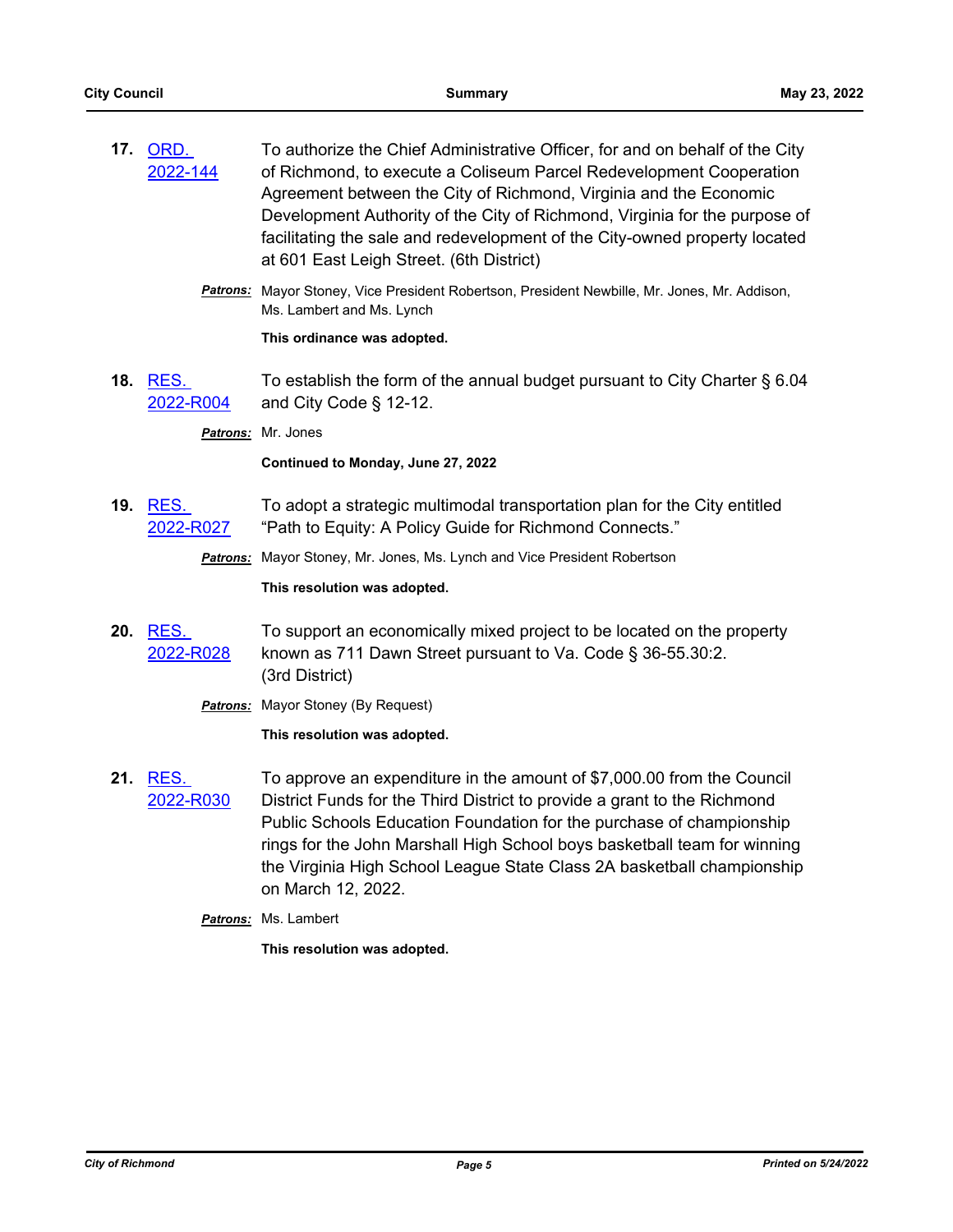| 22. ORD. | To amend ch. 2, art. VI of the City Code by adding therein a new div. 6,   |
|----------|----------------------------------------------------------------------------|
| 2021-345 | consisting of §§ 2-1301.1-2-1301.20, concerning collective bargaining, for |
|          | the purpose of providing for collective bargaining with certain City       |
|          | employees.                                                                 |

*Patrons:* Ms. Trammell, Ms. Nye, Vice President Robertson, Ms. Jordan, Ms. Lynch and Mr. Jones

**Continued to Monday, June 27, 2022**

**23.** ORD. [2021-346](http://richmondva.legistar.com/gateway.aspx?m=l&id=/matter.aspx?key=30496) To amend ch. 2, art. VI of the City Code by adding therein a new div. 6, consisting of §§ 2-1301.1-2-1301.21, concerning collective bargaining, for the purpose of providing for collective bargaining with certain City employees.

#### *Patrons:* Mayor Stoney

#### **Continued to Monday, June 27, 2022**

**24.** ORD. [2022-114](http://richmondva.legistar.com/gateway.aspx?m=l&id=/matter.aspx?key=31987) To provide for the granting by the City of Richmond to the person, firm or corporation to be ascertained in the manner prescribed by law of a non-exclusive easement over, under, through, upon, and across certain portions of the property located at 8800 West Huguenot Road for the laying, construction, operation, and maintenance of one or more lines of underground conduits and cables and all equipment, accessories, and appurtenances necessary in connection therewith to provide electrical service for the construction of new water capacity facilities and a pump station by the County of Chesterfield on a portion of Lewis G. Larus Park located at 8850 West Huguenot Road in the city of Richmond with a certain Right of Way Agreement. (As Amended) (4th District)

#### *Patrons:* Mayor Stoney

#### **This ordinance was adopted.**

#### **25.** ORD. [2022-115](http://richmondva.legistar.com/gateway.aspx?m=l&id=/matter.aspx?key=31988)

To provide for the granting by the City of Richmond to the person, firm or corporation to be ascertained in the manner prescribed by law of a non-exclusive easement over, under, through, upon, and across certain portions of the property located at 8850 West Huguenot Road for the laying, construction, operation, and maintenance of one or more lines of underground conduits and cables and all equipment, accessories, and appurtenances necessary in connection therewith to provide electrical service for the construction of new water capacity facilities and a pump station by the County of Chesterfield on a portion of Lewis G. Larus Park located at 8850 West Huguenot Road in the city of Richmond with a certain Right of Way Agreement. (As Amended) (4th District)

*Patrons:* Mayor Stoney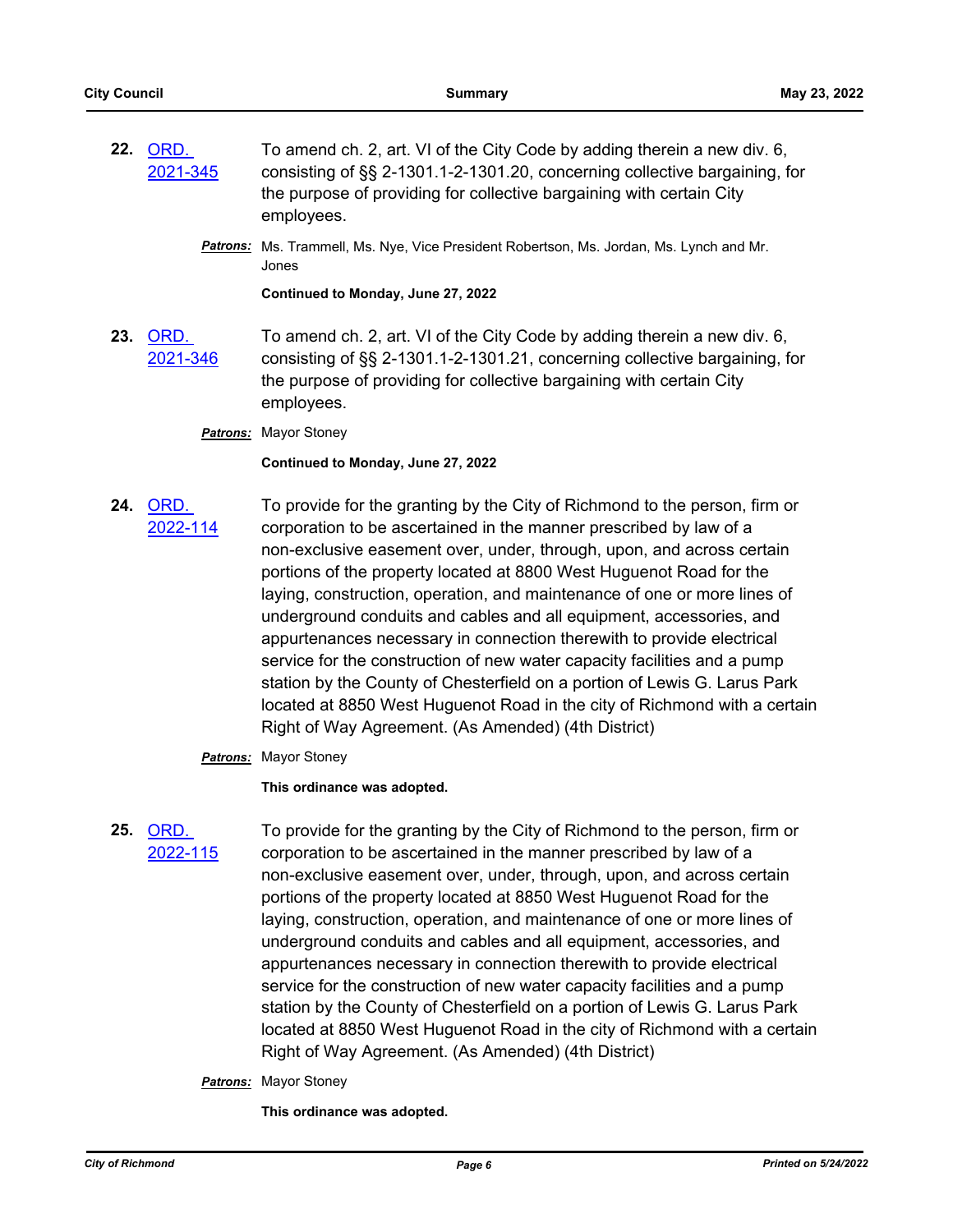**26.** ORD. [2022-131](http://richmondva.legistar.com/gateway.aspx?m=l&id=/matter.aspx?key=32082) To authorize the issuance of general obligation equipment notes of the City of Richmond in the maximum principal amount of \$3,500,000 to finance the cost of equipment for the following purposes and uses: acquisition of computer, radio, office, solid waste collection, office furniture and miscellaneous equipment and vehicles for the various departments, bureaus and agencies of the City and its authorities; and to authorize the Director of Finance, with the approval of the Chief Administrative Officer, for and on behalf of the City, to sell equipment notes to finance the acquisition of such equipment, and to authorize the issuance of taxable notes, for the same purposes and uses, in the same maximum principal amount and payable over the same period as such general obligation equipment notes.

#### *Patrons:* City Council

**This ordinance was adopted.**

- **27.** ORD. [2022-132](http://richmondva.legistar.com/gateway.aspx?m=l&id=/matter.aspx?key=32114) To amend City Code §§ 9-26, 9-27, 9-28, 9-30, 9-31, and 9-32, concerning the boundary descriptions for City Council and School Board Districts 1, 2, 3, 5, 6, and 7, for the purpose of changing the boundaries between City Council and School Board Districts 1, 2, 3, 5, 6, and 7 as required for decennial redistricting.
	- *Patrons:* City Council

#### **This ordinance was adopted.**

- **28.** ORD. [2022-133](http://richmondva.legistar.com/gateway.aspx?m=l&id=/matter.aspx?key=32115) To repeal City Code § 9-69, concerning Precinct 203; to amend City Code §§ 9-66, 9-70, 9-73, 9-74, 9-75, 9-76, 9-80, 9-81, 9-82, 9-83, 9-87, 9-88, 9-97, 9-98, 9-102, 9-103, 9-106, 9-107, 9-112, 9-114, 9-115, and 9-128; and to amend ch. 9, art. III of the City Code by adding therein new sections 9-76.1, 9-86.1, 9-108.1, and 9-115.1, all concerning election precinct boundary descriptions for the purpose of establishing new election precinct boundaries.
	- *Patrons:* City Council

#### **This ordinance was adopted.**

- **29.** ORD. [2022-134](http://richmondva.legistar.com/gateway.aspx?m=l&id=/matter.aspx?key=32116) To amend and reordain City Code § 9-58, which assigns polling places in the city, to remove the polling place for abolished Precinct 203 and to establish new polling places for new Precincts 216, 311, 611, and 709.
	- *Patrons:* President Newbille, Vice President Robertson, Ms. Jordan and Ms. Lambert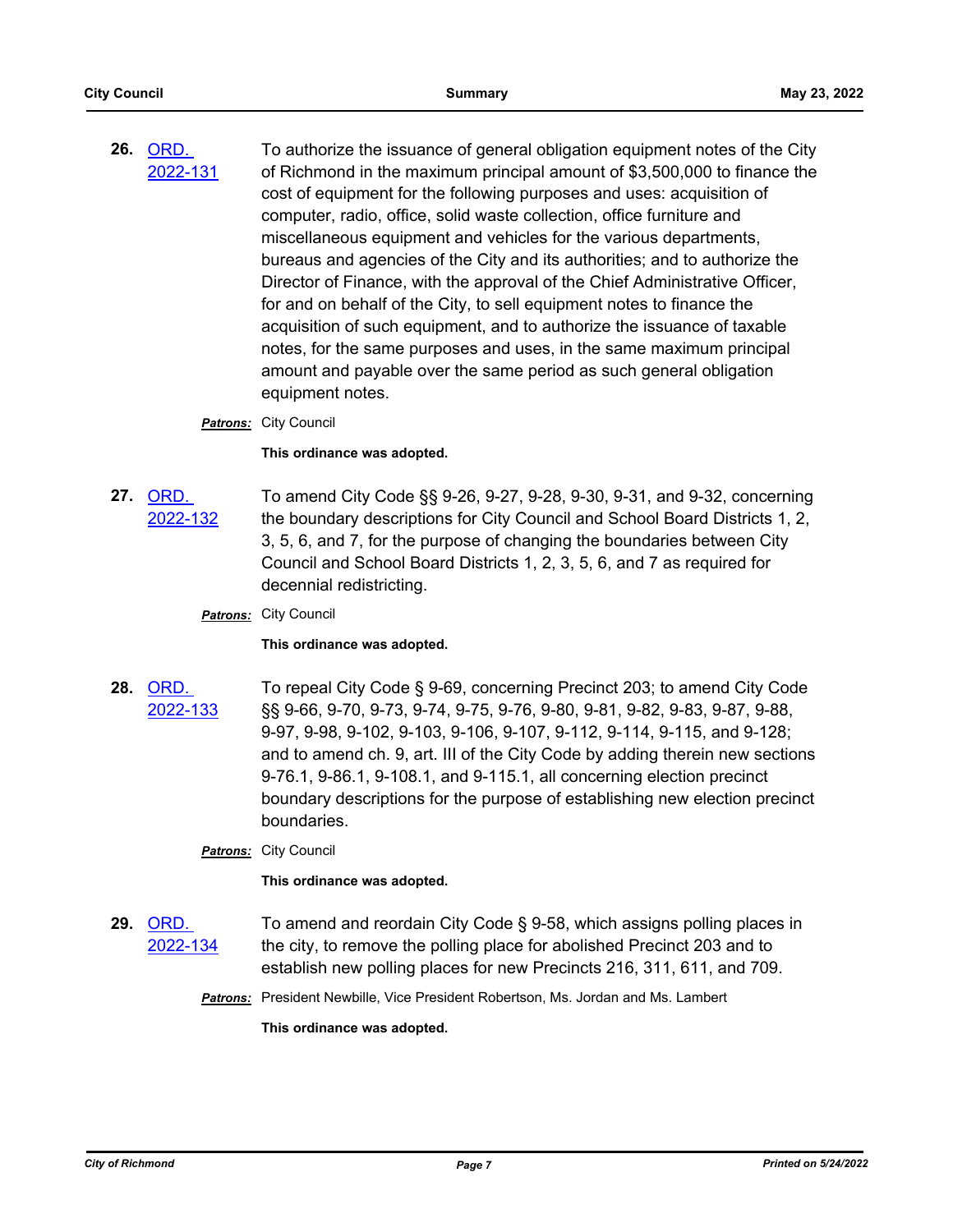- **30.** RES. [2021-R026](http://richmondva.legistar.com/gateway.aspx?m=l&id=/matter.aspx?key=29432) To direct the City Planning Commission to prepare, submit to public hearing, and consider an amendment making certain changes to the Master Plan.
	- *Patrons:* President Newbille, Vice President Robertson, Ms. Jordan, Ms. Lambert, Ms. Trammell and Mr. Jones

**Continued to Monday, June 13, 2022**

**City Council will hold a special public hearing on the following ordinances on Tuesday, May 31, 2022, at 2:00 p.m.:**

**31.** ORD. [2022-150](http://richmondva.legistar.com/gateway.aspx?m=l&id=/matter.aspx?key=32182) To amend Ord. No. 2021-040, adopted May 24, 2021, which adopted the Fiscal Year 2021-2022 General Fund Budget and made appropriations pursuant thereto, by changing the uses and allocation of the Council District Funds for the Fifth District pursuant to Va. Code § 15.2-2503 for the use of the Council Member in the representation of the Fifth District.

*Patrons:* Ms. Lynch

**This ordinance was introduced and committee referral waived pursuant to Rule VI(B)(3)(c).**

- **32.** ORD. [2022-151](http://richmondva.legistar.com/gateway.aspx?m=l&id=/matter.aspx?key=32183) To amend Ord. No. 2021-040, adopted May 24, 2021, which adopted the Fiscal Year 2021-2022 General Fund Budget and made appropriations pursuant thereto, by changing the uses and allocation of the Council District Funds for the Seventh District pursuant to Va. Code § 15.2-2503 for the use of the Council Member in the representation of the Seventh District.
	- *Patrons:* President Newbille

**This ordinance was introduced and committee referral waived pursuant to Rule VI(B)(3)(c).**

- **33.** ORD. [2022-152](http://richmondva.legistar.com/gateway.aspx?m=l&id=/matter.aspx?key=32184) To amend Ord. No. 2021-040, adopted May 24, 2021, which adopted the Fiscal Year 2021-2022 General Fund Budget and made appropriations pursuant thereto, by changing the uses and allocation of the Council District Funds for the Eighth District pursuant to Va. Code § 15.2-2503 for the use of the Council Member in the representation of the Eighth District.
	- *Patrons:* Ms. Trammell

**This ordinance was introduced and committee referral waived pursuant to Rule VI(B)(3)(c).**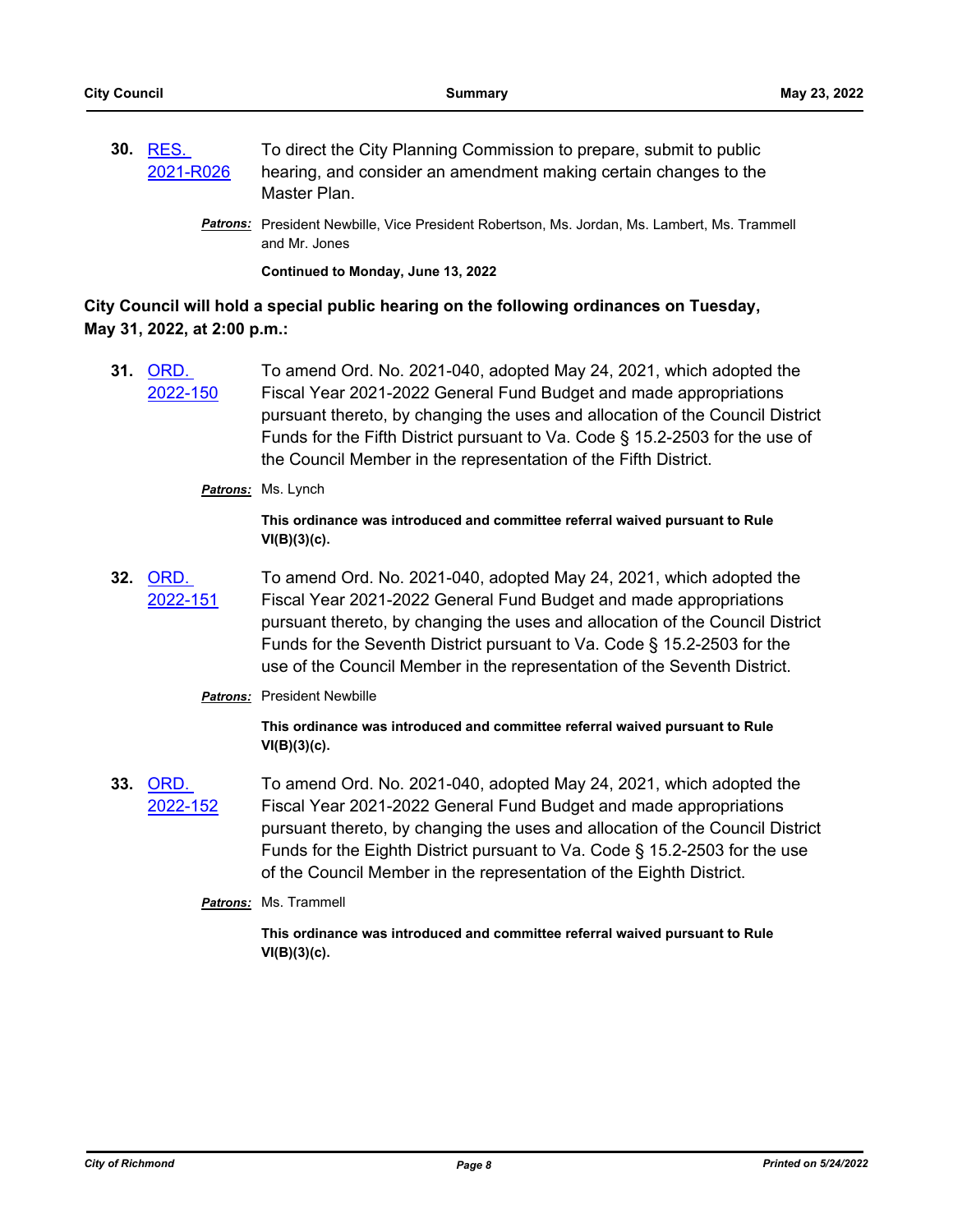**34.** ORD. [2022-154](http://richmondva.legistar.com/gateway.aspx?m=l&id=/matter.aspx?key=32187) To authorize the Chief Administrative Officer, for and on behalf of the City of Richmond, to execute a Grant Contract between the City of Richmond and Urban Baby Beginnings for the purpose of providing relief services to WIC eligible families experiencing financial difficulty relating to the shortage of infant formula.

**Patrons:** Mayor Stoney, Mr. Jones, Ms. Lambert and President Newbille

**This ordinance was introduced and committee referral waived pursuant to Rule VI(B)(2).**

**35.** ORD. [2022-156](http://richmondva.legistar.com/gateway.aspx?m=l&id=/matter.aspx?key=32186) To extend the due date for tangible personal property and machinery and tools taxes from Jun. 6, 2022, to Aug. 5, 2022, for the tax year commencing Jan. 1, 2022.

**Patrons:** Mayor Stoney and City Council

**This ordinance was introduced and committee referral waived pursuant to Rule VI(B)(2).**

## **City Council will hold a public hearing on the following ordinances and resolution on Monday, June 13, 2022, at 6:00 p.m.:**

**36.** ORD. [2022-149](http://richmondva.legistar.com/gateway.aspx?m=l&id=/matter.aspx?key=32181) To amend Ord. No. 2021-040, adopted May 24, 2021, which adopted the Fiscal Year 2021-2022 General Fund Budget and made appropriations pursuant thereto, by re-appropriating a \$1,173,840.00 portion of the Fiscal Year 2020-2021 fund balance excess identified as an assignment of "Unspent Building Code Fees" in the City's 2021 Annual Comprehensive Financial Report, and to appropriate these funds to the Fiscal Year 2021-2022 General Fund Budget by increasing estimated revenues and the amount appropriated to the Department of Planning and Development Review by \$1,173,840.00 for the purpose of supporting the local building department functions of the Department of Planning and Development Review's Division of Permits and Inspections in compliance with Va. Code § 36-105.

*Patrons:* Mayor Stoney

**This ordinance was introduced and committee referral waived pursuant to Rule VI(B)(3)(c).**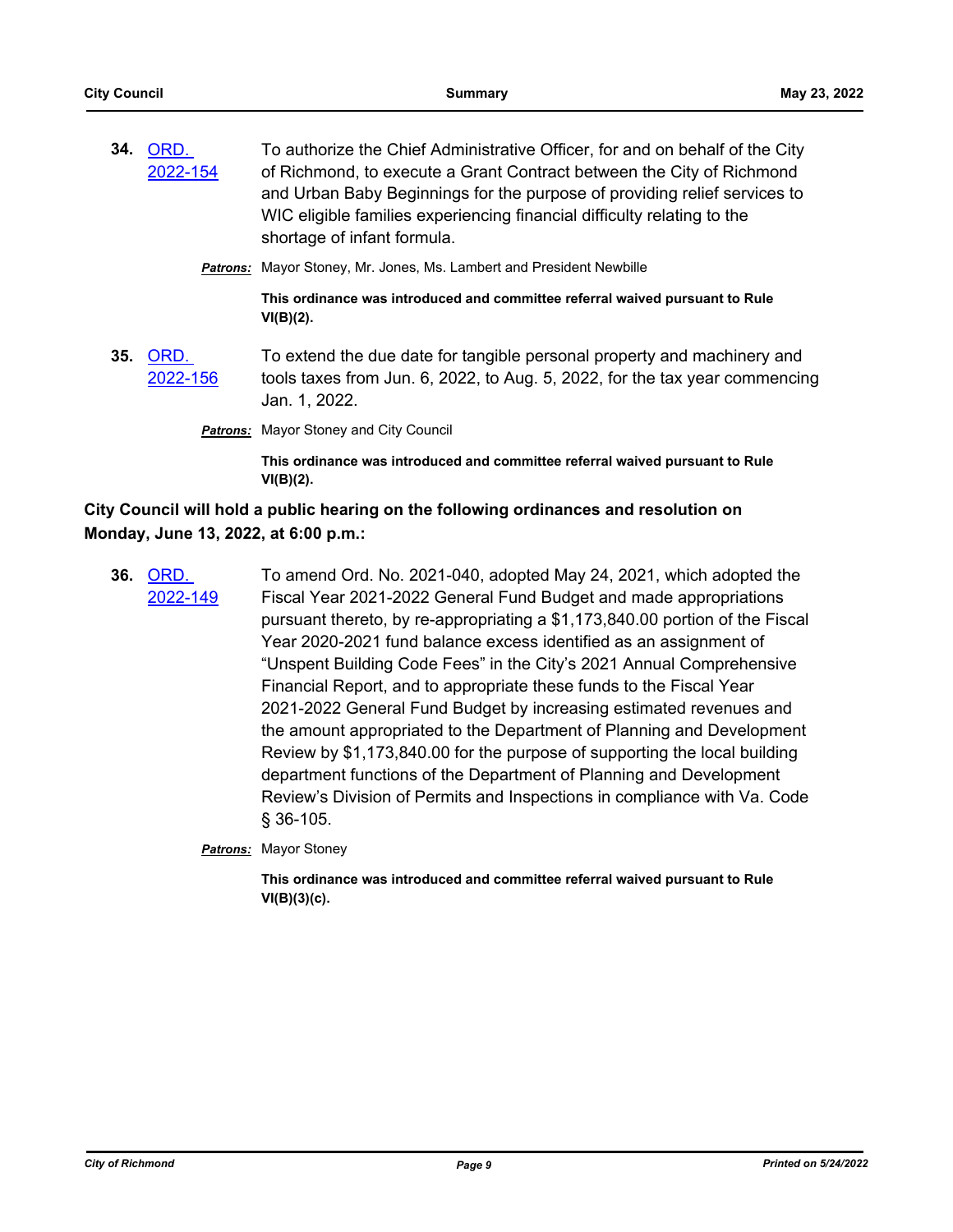**37.** ORD. [2022-153](http://richmondva.legistar.com/gateway.aspx?m=l&id=/matter.aspx?key=32185) To authorize the Chief Administrative Officer to accept funds in the amount of \$30,000.00 from the National League of Cities Institute, Inc., to amend the Fiscal Year 2021-2022 Special Fund Budget by creating a new special fund for the Office of Minority Business Development called The National League of Cities Special Fund, and to appropriate the increase to the Fiscal Year 2021-2022 Special Fund Budget by increasing estimated revenues and the amount appropriated to the Office of Minority Business Development's The National League of Cities Special Fund by \$30,000.00 for the purpose of funding technical assistance and consulting services for the City in connection with the National League of Cities Institute, Inc., technical assistance program.

#### *Patrons:* Mayor Stoney

**This ordinance was introduced and committee referral waived pursuant to Rule VI(B)(3)(c).**

**38.** ORD. [2022-155](http://richmondva.legistar.com/gateway.aspx?m=l&id=/matter.aspx?key=32189) To authorize the Chief Administrative Officer and the Director of Procurement Services, for and on behalf of the City of Richmond, to execute the fifth Contract Modification to Contract No. 16000022041 between the City and Manchester Marketing, Inc. T/A Seibert's Towing for towing-related services and tow lot operation for the purpose of documenting the exercise of the second renewal option of Contract No. 16000022041.

#### *Patrons:* Mayor Stoney

**This ordinance was introduced and referred to the Public Safety Standing Committee meeting on Tuesday, May 24, 2022, at 12:00 p.m.**

**39.** ORD. [2022-157](http://richmondva.legistar.com/gateway.aspx?m=l&id=/matter.aspx?key=32190) To amend Ord. No. 2021-042, adopted May 24, 2021, which (i) accepted a program of proposed Capital Improvement Projects for Fiscal Year 2021-2022 and the four fiscal years thereafter, (ii) adopted a Capital Budget for Fiscal Year 2021-2022, and (iii) determined a means of financing the same, to modify the purpose of the Heritage Center / Lumpkin's Jail (Devil's Half Acre) project in the Economic and Community Development category to provide that the scope of such project includes the planning, design, and implementation of the memorialization of the property known as 1305 North 5th Street due to the property's historical significance associated with its use as the Burial Grounds for Free People of Colour and Slaves, and the relocation, stabilization, renovation, and interpretation of the Winfree Cottage, the home of an enslaved woman. (6th District)

#### *Patrons:* Mayor Stoney and Ms. Lambert

**This ordinance was introduced and referred to the Planning Commission meeting on Monday, June 6, 2022, at 1:30 p.m.**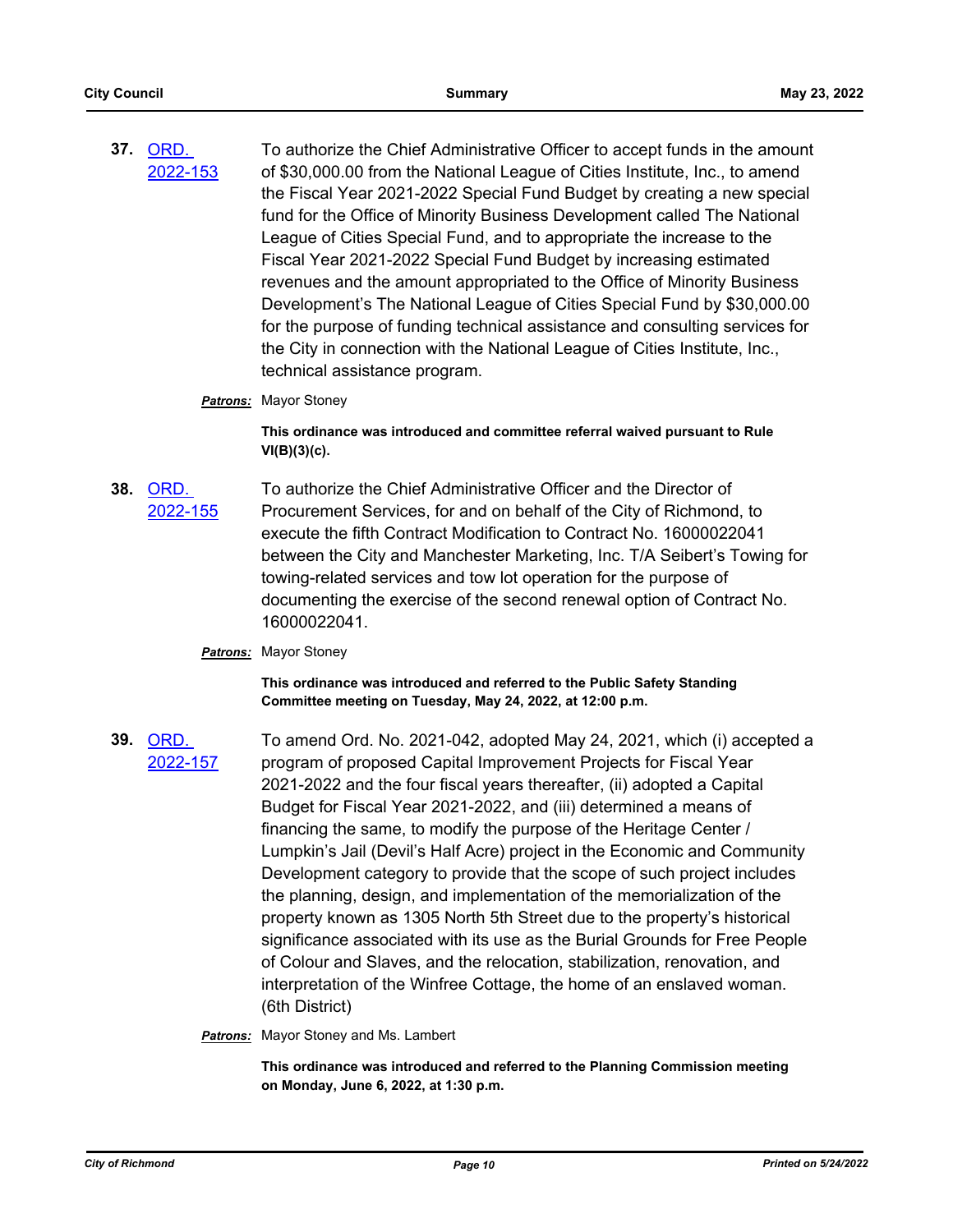| 40. ORD. | To authorize the Chief Administrative Officer, for and on behalf of the City |
|----------|------------------------------------------------------------------------------|
| 2022-158 | of Richmond, to execute a Family Lifeline Grant Contract between the City    |
|          | of Richmond and Family Lifeline for the purpose of expanding family          |
|          | support services.                                                            |
|          |                                                                              |

*Patrons:* Mayor Stoney

**This ordinance was introduced and referred to the Education and Human Services Standing Committee meeting on Thursday, June 9, 2022, at 2:00 p.m.**

**41.** RES. [2022-R031](http://richmondva.legistar.com/gateway.aspx?m=l&id=/matter.aspx?key=32193) To approve the City of Richmond Plan of Services under the Virginia Juvenile Community Crime Control Act.

*Patrons:* Mayor Stoney

**This resolution was introduced and referred to the Public Safety Standing Committee meeting on Tuesday, May 24, 2022, at 12:00 p.m.**

## **City Council will hold a public hearing on the following ordinances and resolutions on Monday, June 27, 2022, at 6:00 p.m.:**

**42.** ORD. [2022-159](http://richmondva.legistar.com/gateway.aspx?m=l&id=/matter.aspx?key=31960) To rezone the property known as 500 Maury Street from the M-2 Heavy Industrial District to the TOD-1 Transit-Oriented Nodal District. (6th District)

**Patrons:** Mayor Stoney (By Request)

**This ordinance was introduced and referred to the Planning Commission meeting on Tuesday, June 21, 2022, at 1:30 p.m.**

**43.** ORD. [2022-160](http://richmondva.legistar.com/gateway.aspx?m=l&id=/matter.aspx?key=31999) To amend and reordain Ord. No. 88-249-225, adopted Oct. 10, 1988, as previously amended by Ord. No. 91-283-92-1, adopted Jan. 13, 1992, and Ord. No. 2014-193-175, adopted Oct. 13, 2014, which authorized the special use of the property known as Highland Park School, containing 2.61 acres, more or less, located on the southwest corner of Brookland Park Boulevard and Second Avenue, for an apartment building for the elderly (persons 60 years of age and older), for the purpose of reducing the residency age requirement for at least 80 percent of the occupied units to persons 55 years of age and older, to authorize additional on-site parking, upon certain terms and conditions. (6th District)

**Patrons:** Mayor Stoney (By Request)

**This ordinance was introduced and referred to the Planning Commission meeting on Tuesday, June 21, 2022, at 1:30 p.m.**

**44.** ORD. [2022-161](http://richmondva.legistar.com/gateway.aspx?m=l&id=/matter.aspx?key=31779) To authorize the special use of the property known as 909 North 29th Street for the purpose of five single-family attached dwellings, with off-street parking, upon certain terms and conditions. (7th District)

**Patrons:** Mayor Stoney (By Request)

**This ordinance was introduced and referred to the Planning Commission meeting on Tuesday, June 21, 2022, at 1:30 p.m.**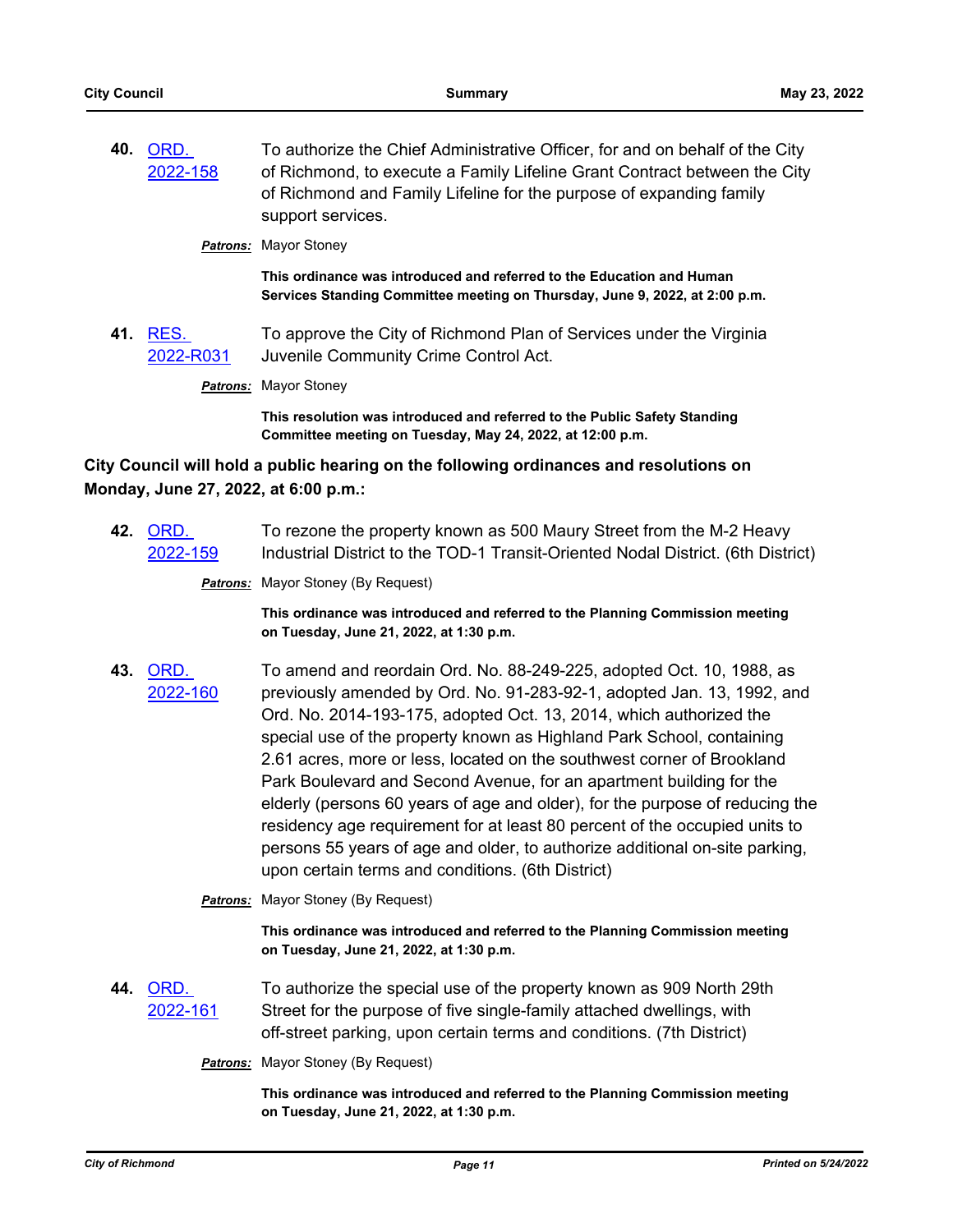| 45. | ORD.<br>2022-162        | To authorize the special use of the property known as 1114 Azalea Avenue<br>for the purpose of an automated teller machine as a principal use, upon<br>certain terms and conditions. (3rd District)                                                                                                                                                                                                                                                                                                                                                                                                                                                                       |
|-----|-------------------------|---------------------------------------------------------------------------------------------------------------------------------------------------------------------------------------------------------------------------------------------------------------------------------------------------------------------------------------------------------------------------------------------------------------------------------------------------------------------------------------------------------------------------------------------------------------------------------------------------------------------------------------------------------------------------|
|     |                         | Patrons: Mayor Stoney (By Request)                                                                                                                                                                                                                                                                                                                                                                                                                                                                                                                                                                                                                                        |
|     |                         | This ordinance was introduced and referred to the Planning Commission meeting<br>on Tuesday, June 21, 2022, at 1:30 p.m.                                                                                                                                                                                                                                                                                                                                                                                                                                                                                                                                                  |
| 46. | <u>ORD.</u><br>2022-163 | To authorize the special use of the property known as 3001 Commerce<br>Road for the purpose of parking areas and drive aisles illuminated by<br>lighting structures in excess of 35 feet in height, upon certain terms and<br>conditions. (8th District)                                                                                                                                                                                                                                                                                                                                                                                                                  |
|     |                         | Patrons: Mayor Stoney (By Request)                                                                                                                                                                                                                                                                                                                                                                                                                                                                                                                                                                                                                                        |
|     |                         | This ordinance was introduced and referred to the Planning Commission meeting<br>on Tuesday, June 21, 2022, at 1:30 p.m.                                                                                                                                                                                                                                                                                                                                                                                                                                                                                                                                                  |
| 47. | <u>ORD.</u><br>2022-164 | To authorize the special use of the property known as 1504 Park Avenue<br>for the purpose of a single-family attached dwelling, upon certain terms and<br>conditions. (2nd District)                                                                                                                                                                                                                                                                                                                                                                                                                                                                                      |
|     |                         | <b>Patrons:</b> Mayor Stoney (By Request)                                                                                                                                                                                                                                                                                                                                                                                                                                                                                                                                                                                                                                 |
|     |                         | This ordinance was introduced and referred to the Planning Commission meeting<br>on Tuesday, June 21, 2022, at 1:30 p.m.                                                                                                                                                                                                                                                                                                                                                                                                                                                                                                                                                  |
| 48. | ORD.<br>2022-165        | To authorize the special use of the property known as 2312 Summer Hill<br>Avenue for the purpose of a day nursery for up to 12 children, upon certain<br>terms and conditions. (8th District)                                                                                                                                                                                                                                                                                                                                                                                                                                                                             |
|     |                         | <b>Patrons:</b> Mayor Stoney (By Request)                                                                                                                                                                                                                                                                                                                                                                                                                                                                                                                                                                                                                                 |
|     |                         | This ordinance was introduced and referred to the Planning Commission meeting<br>on Tuesday, June 21, 2022, at 1:30 p.m.                                                                                                                                                                                                                                                                                                                                                                                                                                                                                                                                                  |
|     | 49. ORD.<br>2022-166    | To provide for the granting by the City of Richmond to the person, firm or<br>corporation to be ascertained in the manner prescribed by law of a<br>non-exclusive easement over, under, through, upon, and across certain<br>portions of the property located at 1 Browns Island for the laying,<br>construction, operation, and maintenance of one or more lines of<br>underground conduits and cables and all equipment, accessories, and<br>appurtenances necessary in connection therewith for transmitting and<br>distributing electrical service to a City site at 1 Browns Island in the city of<br>Richmond with a certain Right of Way Agreement. (6th District) |
|     |                         | <b>Patrons:</b> Mayor Stoney                                                                                                                                                                                                                                                                                                                                                                                                                                                                                                                                                                                                                                              |
|     |                         | This ordinance was introduced and referred to the Land Use, Housing and<br>Transportation Standing Committee meeting on Tuesday, June 21, 2022, at 1:30                                                                                                                                                                                                                                                                                                                                                                                                                                                                                                                   |